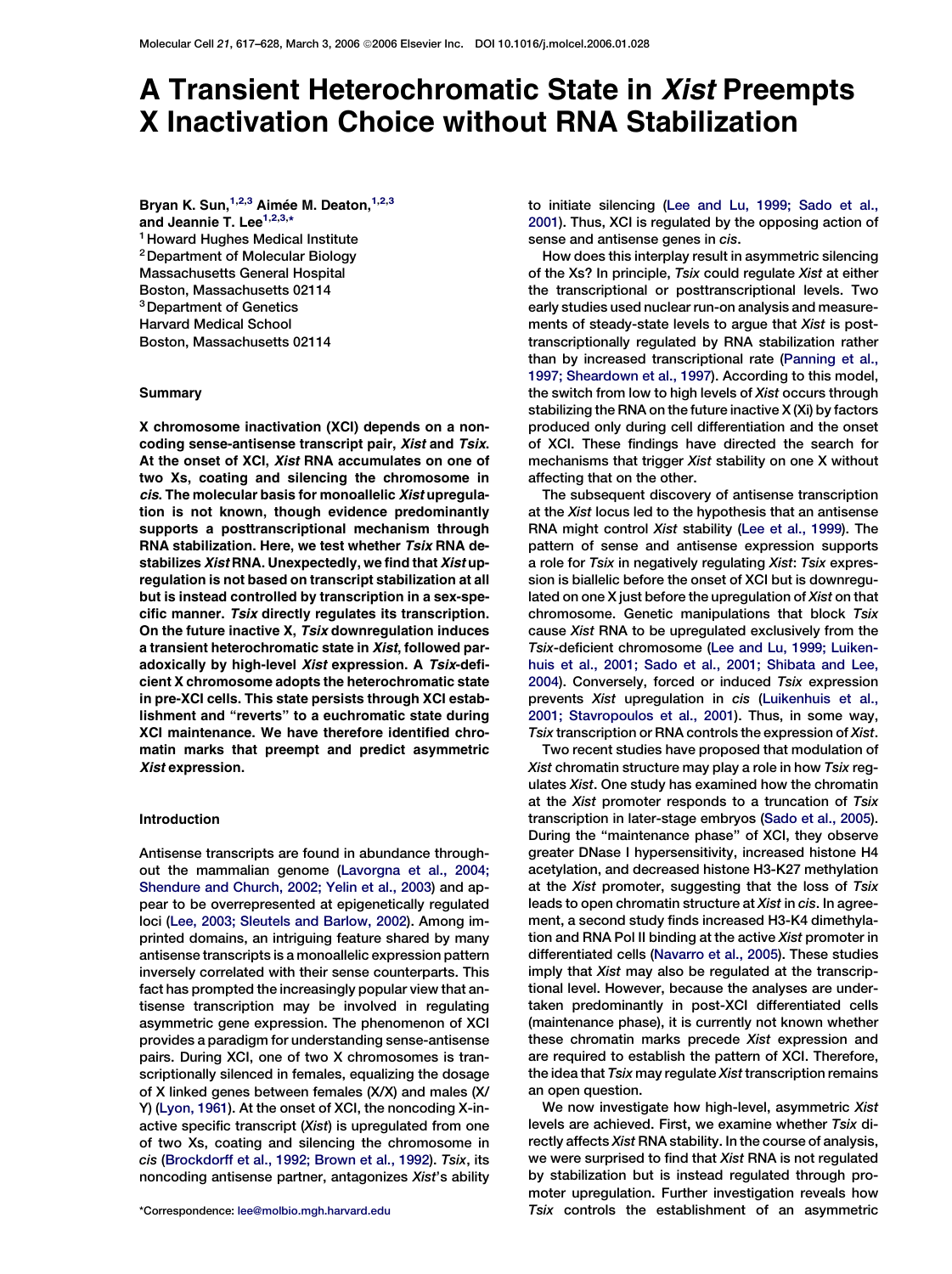<span id="page-1-0"></span>

chromatin state, including formation of histone marks that preempt and predict monoallelic Xist induction.

# **Results**

# **Effect of Tsix on Xist Transcription and Steady-State** Levels

Levels of Xist RNA prior to the onset of XCI have been correlated with the probability that a given X chromosome will be chosen for inactivation [\(Nesterova et al.,](#page-10-0) [2003](#page-10-0)). To determine whether Tsix affects Xist steadystate levels prior to the onset of XCI, we performed RNase protection assays on undifferentiated wild-type (wt)

Figure 1. Relationship between Xist and Tsix Steady-State RNA and Transcription Levels (A) RNase protection assay. Arrowheads denote protected Xist and Tsix; arrows show protected  $\beta$ -Actin. Female fibroblasts (Fib) were run as a positive control for Xist and negative control for Tsix. Inset focuses on the protected Xist and Tsix fragments in ES cells. Abundance of each transcript shown relative to wild-type  $(X/Y = 1)$ .

(B) Steady-state levels of Xist determined by real-time RT-PCR relative to X/X or X/Y  $\pm$ standard deviation of triplicate measurements. ND, not determined.

(C) Nuclear run-on assays. Probe intensities were normalized to 18SRNA then plotted relative to background (vector = 1.0).

(D) Competitive RT-PCR to determine Xist RNA copy number in pre-XCI ES cells. Left panels represent 10-fold dilutions. Right panels represent finer dilution series.

and Tsix mutant male lines (J1 and CG7 lines as de-scribed in [Lee and Lu \[1999\]\)](#page-10-0), hereafter referred to as X/Y and  $X^{\Delta}/Y$  (Figure 1A). We compared the amount of each transcript produced from a single Xist locus. In the  $X^{\Delta}/Y$  line, Tsix was reduced to  $\sim$  5% of wt levels whereas Xist increased 2- to 3-fold (Figure 1A).

To confirm the RNase protection results, we performed real-time RT-PCR on male and female wt and heterozygous Tsix mutant lines (16.6 and 3F1 lines as described in [Lee and Lu \[1999\]](#page-10-0)), hereafter referred to as X/X and  $X^{\Delta}/X$ . Xist RNA levels were elevated ~1.6fold in the  $X^{\Delta}/Y$  mutant and  $\sim$  6-fold in the  $X^{\Delta}/X$  mutant compared to the corresponding wt lines (Figure 1B).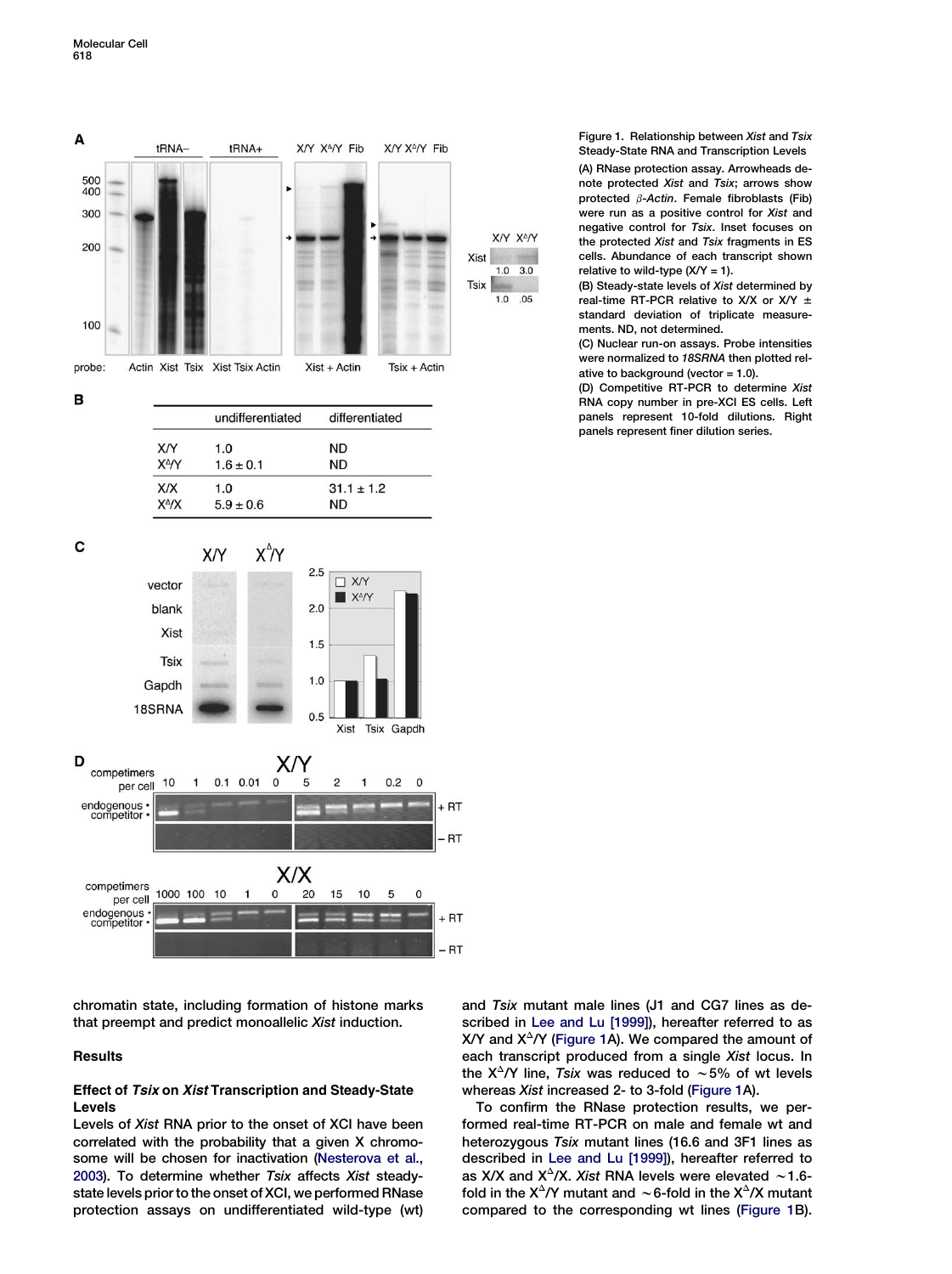The sex-specific difference in Xist derepression may indicate that the loss of Tsix has a greater effect on Xist levels in female cells or that the  $X^{\Delta}/X$  culture contained partially differentiated cells with upregulated Xist. As observed previously [\(Lee and Lu, 1999; Morey et al., 2001](#page-10-0)), the increased amounts of Xist RNA in the mutant cells were not sufficient to cause X inactivation, indicating that required factors were missing. These results demonstrated that the steady-state level of Xist RNA is inversely proportional to Tsix RNA in pre-XCI cells, consistent with the idea that Tsix might destabilize Xist.

However, in female embryonic stem (ES) cells undergoing XCI during differentiation into embryoid bodies (EBs), the steady-state Xist levels increased at least 31-fold [\(Figure 1](#page-1-0)B). Therefore, the 6-fold effect observed upon deleting Tsix accounted for only a fraction of the 31-fold effect. Thus, if Tsix regulated Xist through RNA stability, this posttranscriptional mechanism alone cannot explain the magnitude of Xist upregulation during XCI. We therefore asked whether Xist may also be regulated by transcription by performing nuclear run-on assays to look for transcriptional rate differences between  $Tsix^+$  and  $Tsix^-$  cells ([Figure 1C](#page-1-0)). As expected, antisense transcription was readily detected in X/Y cells and was reduced in  $X^{\Delta}/Y$ . However, Xist transcription was indistinguishably low in X/Y and  $X^{\Delta}/Y$  as assayed by various strand-specific probes ([Figure 1](#page-1-0)C and data not shown).

Our results contrasted with previous nuclear run-on experiments, which observed sense, but not antisense, transcripts [\(Panning et al., 1997; Sheardown et al.,](#page-10-0) [1997](#page-10-0)). One significant difference is that we used single-stranded Xist probes, whereas previous studies (preceding the discovery of Tsix) predominantly used double-stranded probes. With bidirectional transcription in this region and Tsix at 10- to 100-fold greater levels than Xist in pre-XCI cells [\(Shibata and Lee,](#page-11-0) [2003](#page-11-0)), double-stranded probes would in retrospect have favored detection of the antisense RNA. We thus conclude that pre-XCI ES cells predominantly transcribe Tsix and show very little, if any, Xist transcription.

# Absolute Copy Numbers of Xist RNA

Although our nuclear run-on assay did not detect Xist transcription, sense RNA has been observed by the more sensitive RT-PCR and RNA FISH techniques [\(Beard et al., 1995; Lee et al., 1999](#page-10-0)). We next estimated the absolute Xist RNA copy numbers in pre-XCI cells by competitive RT-PCR in which each RNA preparation was ''spiked'' with a known quantity of competitor RNA that can be distinguished from the endogenous RNA by a small deletion of 38 bases ([Figure 1D](#page-1-0)). Because both endogenous and competitor RNAs were subject to the same isolation process and reverse transcription, this assay provided a realistic calculation of the absolute copy number. By comparing endogenous levels against a serial dilution series of competitor RNA, we derived the RNA copy number from the "equivalence point" at which endogenous and competitor molecules showed a 1:1 representation. The analysis showed that each X/ Y ES cell had three to four copies of Xist RNA, whereas an X/X cell had approximately ten copies. Thus, each Xist allele produces very low quantities of Xist RNA at the steady state before the onset of XCI.

After differentiating into EBs, X/X cells upregulated Xist RNA by at least 31-fold ([Figure 1](#page-1-0)B). By inference, each Xi must be coated by at least 300 copies of Xist RNA. We conclude that Xist RNA is present at approximately ten copies in pre-XCI females and accumulates >300 copies at the onset of XCI—a conclusion that is within range of previous estimates ([Buzin et al., 1994](#page-10-0)).

# Xist Is Not Regulated by RNA Stabilization

Previously, observations of high transcriptional rates in the absence of significant RNA accumulation led to the idea of an unstable Xist RNA in pre-XCI ES cells. This idea had been supported by half-life  $(t_{1/2})$  measurements showing a  $t_{1/2}$  increase from 0.5 hr in ES cells to 6 hr after XCI ([Panning et al., 1997; Sheardown et al., 1997](#page-10-0)). We repeated the RNA  $t_{1/2}$  experiments with a strand-specific technique to distinguish Xist and Tsix stabilities. We treated cells with Actinomycin D for 0–10 hr to inhibit transcription, isolated RNA at 1–2 hr time points, and then quantified the RNA by strand-specific, real-time RT-PCR.

We first tested pre-XCI male and female ES cells and found that the t<sub>1/2</sub> of the sense transcript was  $\sim$  6 hr in both [\(Figure 2A](#page-3-0)), contrasting with the 0.5 hr  $t_{1/2}$  previously reported [\(Panning et al., 1997; Sheardown et al.,](#page-10-0) [1997\)](#page-10-0). Upon cell differentiation, Xist RNA stability did not change significantly ([Figure 2B](#page-3-0)). The same assay performed on primary female fibroblasts yielded a  $t_{1/2}$ of 3–4 hr (data not shown). Therefore, Xist RNA stability did not vary substantially between cells in the pre- and post-XCI states. Furthermore, the absence of Tsix RNA did not alter the  $t_{1/2}$ , as X/Y and  $X^{\Delta}/Y$  cells both exhibited a  $t_{1/2}$  of ~6 hr ([Figure 2](#page-3-0)C). In X<sup> $\triangle$ </sup>/X female cells, the  $t_{1/2}$ was  $\sim$  3.5 hr [\(Figure 2D](#page-3-0)), a value consistent with what is observed in female fibroblasts (data not shown). This demonstrated that Tsix RNA had no dramatic effect on Xist RNA stability.

We next tested  $Tsix t_{1/2}$  with the identical primer pair in real-time RT-PCR but carried out the first-strand reaction with the opposite strand primer. Interestingly, Tsix RNA  $t_{1/2}$  was <1 hr in undifferentiated female and male ES cells [\(Figure 2E](#page-3-0) and data not shown), implying a much lower stability of Tsix RNA relative to that of Xist. Thus, the instability formerly attributed to Xist RNA actually reflected the instability of Tsix RNA. Our results are consistent with the measurements of stable  $t_{1/2}$ (5–6 hr) in mouse transgenic Xist ([Wutz and Jaenisch,](#page-11-0) [2000\)](#page-11-0) and human XIST RNA [\(Clemson et al., 1998\)](#page-10-0). We conclude that the initiation of XCI is not regulated by a switch from unstable to stable Xist RNA, that Xist RNA is strikingly stable across all developmental stages, and that Tsix RNA had little effect on its overall stability. The antagonistic properties of Tsix must therefore depend on other mechanisms.

# Xist Upregulation Occurs through Increased **Transcription**

We next considered the possibility that Xist upregulation may be based on transcription by testing a 540 bp Xist P1 promoter in a luciferase reporter assay in pre- and post-XCI cells. After stably integrating a transgene into X/Y and X/X ES cells, we pooled 25–100 colonies, differentiated them in triplicate, and measured luciferase levels at various time points. In X/Y cells, Xist promoter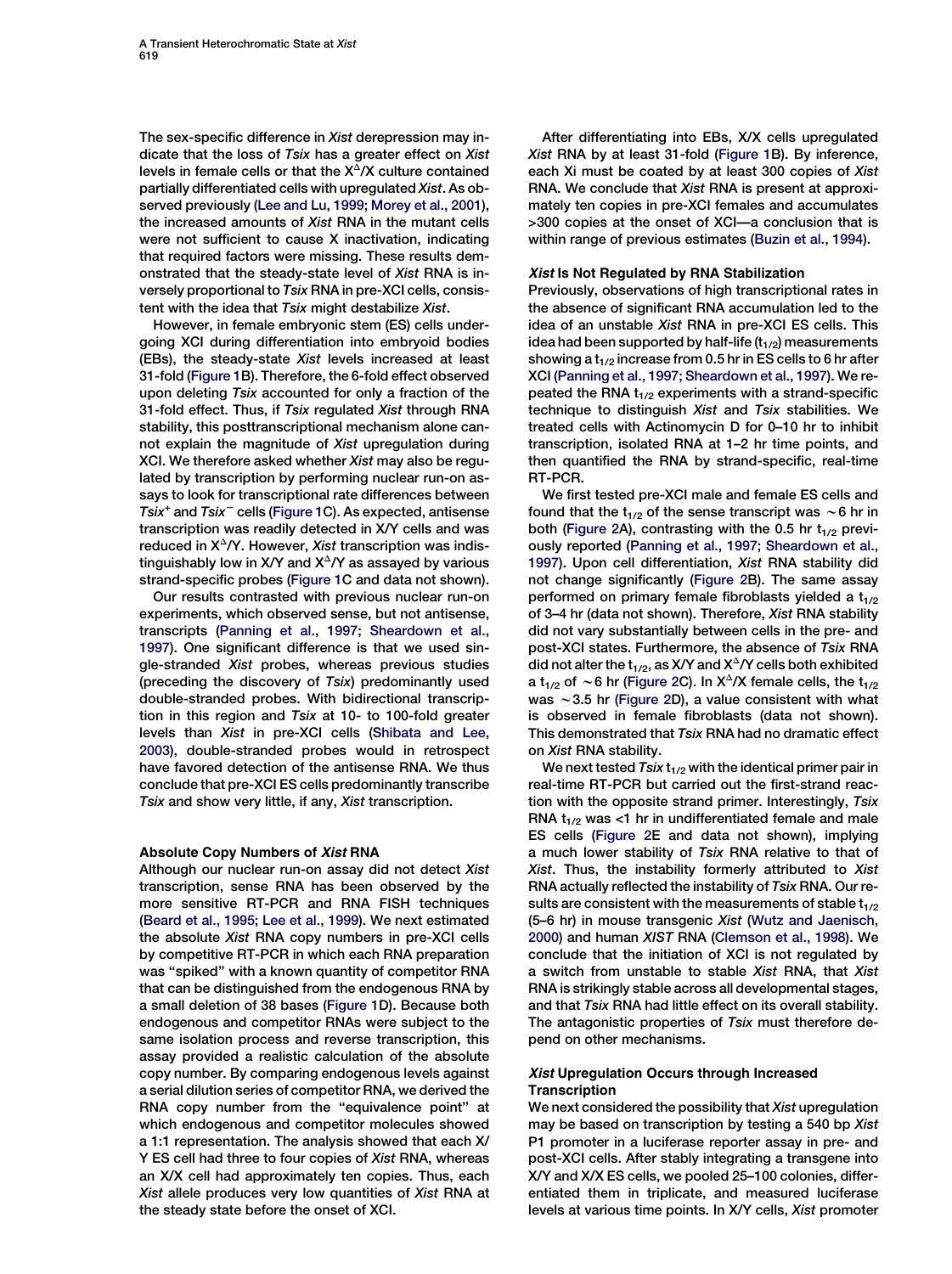<span id="page-3-0"></span>

Figure 2. Xist RNA Upregulation Is Not Mediated by RNA Stabilization

(A–D) Xist RNA half-life measured by strand-specific, real-time RT-PCR after Actinomycin D treatment. Experiments were performed in replicate, and cycling reactions in triplicate. Points represent averages from duplicate experiments  $\pm$  standard error of the mean.

(E) Tsix RNA is much less stable than Xist. To detect antisense RNA, the oppositely oriented first strand primer was used in the RT reaction.

activity was low in pre-XCI cells and remained low during differentiation, consistent with the lack of Xist RNA accumulation in male cells (Figure 3).

In X/X cells, the promoter activity was low in the preinactivation state but was upregulated during differentiation by 2- to 10-fold on average (Figure 3 and data not shown). Raw luciferase levels were significantly elevated over two independent promoterless-luciferase control pools, arguing that the observed transcriptional activity and induction was specific to the Xist promoter.



Figure 3. Xist Is Upregulated through Transcriptional Induction An Xist promoter: luciferase transgene was stably integrated into ES cells. Cells were differentiated in triplicate, and normalized luciferase levels are plotted relative to day  $0 \pm$  standard deviation.

Clearly, however, the 2- to 10-fold increase does not fully account for the 31-fold increase in steady-state levels, suggesting that the 540 bp promoter fragment does not contain all the necessary elements to achieve full activation. We conclude that an increase in Xist transcription rate contributes significantly to RNA accumulation and this mechanism of upregulation is specific to X/X cells.

# Evidence for RNA-Directed DNA Methylation at the Xist Promoter

We next examined if Tsix regulates asymmetric transcriptional expression of Xist. It has been shown that the Xist promoter is differentially methylated in somatic female cells. Correlating with the transcriptional status of each allele, the silent Xist promoter is methylated, whereas the active Xist promoter is unmethylated [\(McDonald et al., 1998\)](#page-10-0). In undifferentiated female ES cells, however, the two promoters are mosaically methylated ([Penny et al., 1996; Sado et al., 1996\)](#page-10-0), indicating that functional methylation is differentiated on the two Xist alleles during XCI. Because Tsix is itself differentially expressed during the process of XCI, we examined whether it influenced the establishment of differential Xist promoter methylation.

We performed allele-specific restriction enzyme methylation analysis at two promoter positions, MluI and SacII, in differentiating ES cells ([Figure 4A](#page-4-0)). In X/X and  $X^{\Delta}/X$  cells, the two Xs originated from different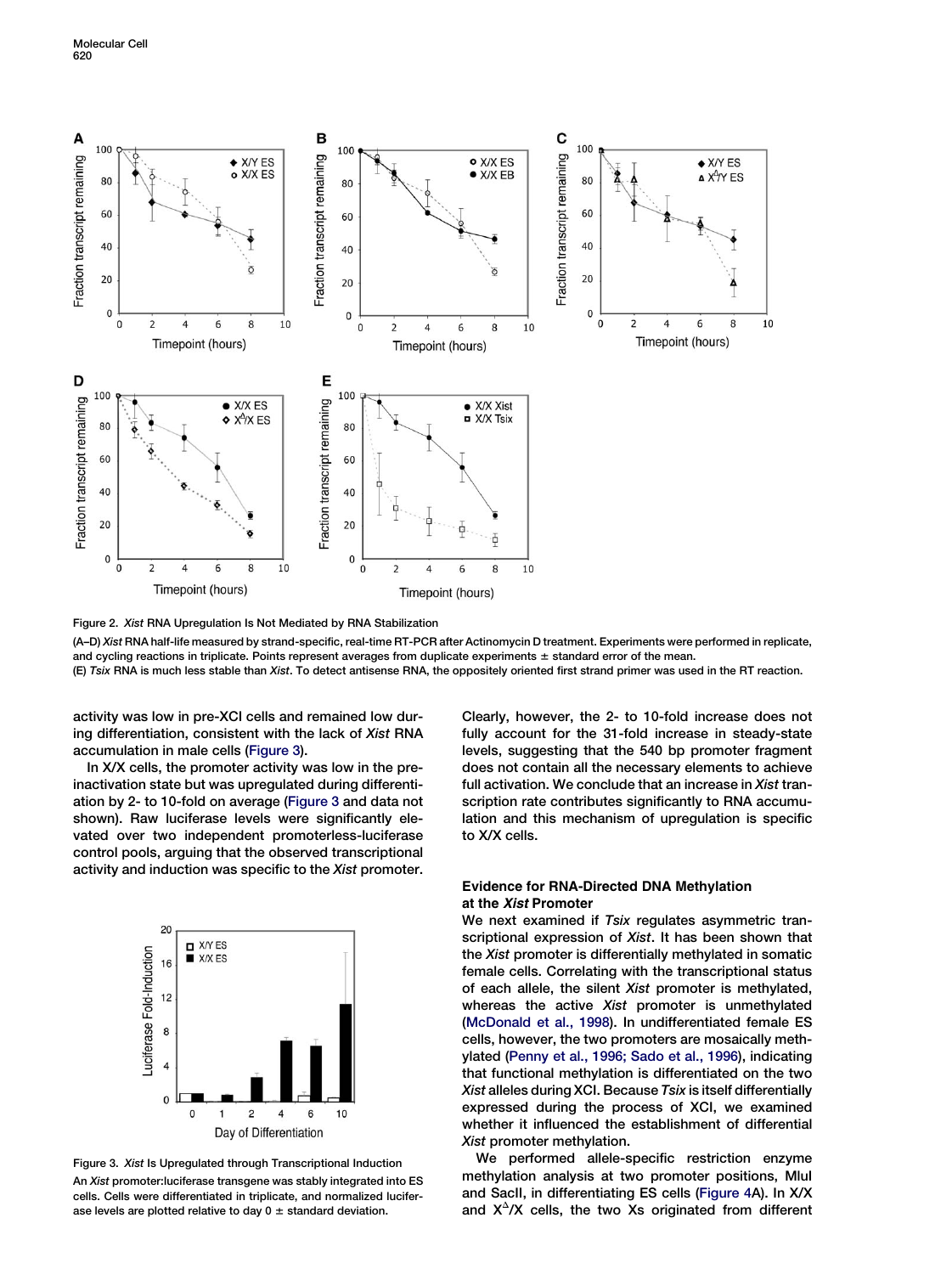<span id="page-4-0"></span>

Figure 4. Relationship of Tsix to Establishment of Xist Promoter Methylation

(A) Scheme for methylation-sensitive restriction analysis by Southern blot.

(B) Allele-specific, methylation-sensitive restriction analysis of Xist promoter during differentiation. CAS, M. castaneus allele. Abbreviations: M, methylated; UM, unmethylated.

(C) Methylation-sensitive PCR assay on live adherent cells and dead detached cells on d8. Amplification threshold differences (DCt) between undigested and SacII/MluI-digested DNA were used to quantitate methylation.

(D) RNA-ChIP with a panel of DNA methyltransferases (d0 ES).

(E) Tsix RNA-ChIP against Dnmt3a and histone H3 (d0 ES).

mouse strains ( $X_{129}$  and  $X_{\text{cas}}$ , from 129 and Mus castaneus, respectively) and could therefore be distinguished by single nucleotide polymorphisms (SNP). Interestingly, Xist promoter methylation differed significantly between males and females. In X/Y, the Xist promoter was fully methylated before and after differentiation (Figure 4B), agreeing with a previous report that Xist methylation is already established in male ES cells ([Nor-](#page-10-0)

[ris et al., 1994\)](#page-10-0). The absence of Tsix did not affect methylation in males  $(X^{\Delta}/Y;$  Figure 4B), correlating with a lack of XCI phenotype in Tsix-deficient males [\(Lee and Lu,](#page-10-0) [1999\)](#page-10-0).

In contrast, female cells exhibited different methylation patterns before and after XCI. In pre-XCI cells, the promoter was only partially methylated and this methylation could occur on either  $X_{129}$  or  $X_{\text{cas}}$  (Figure 4B). At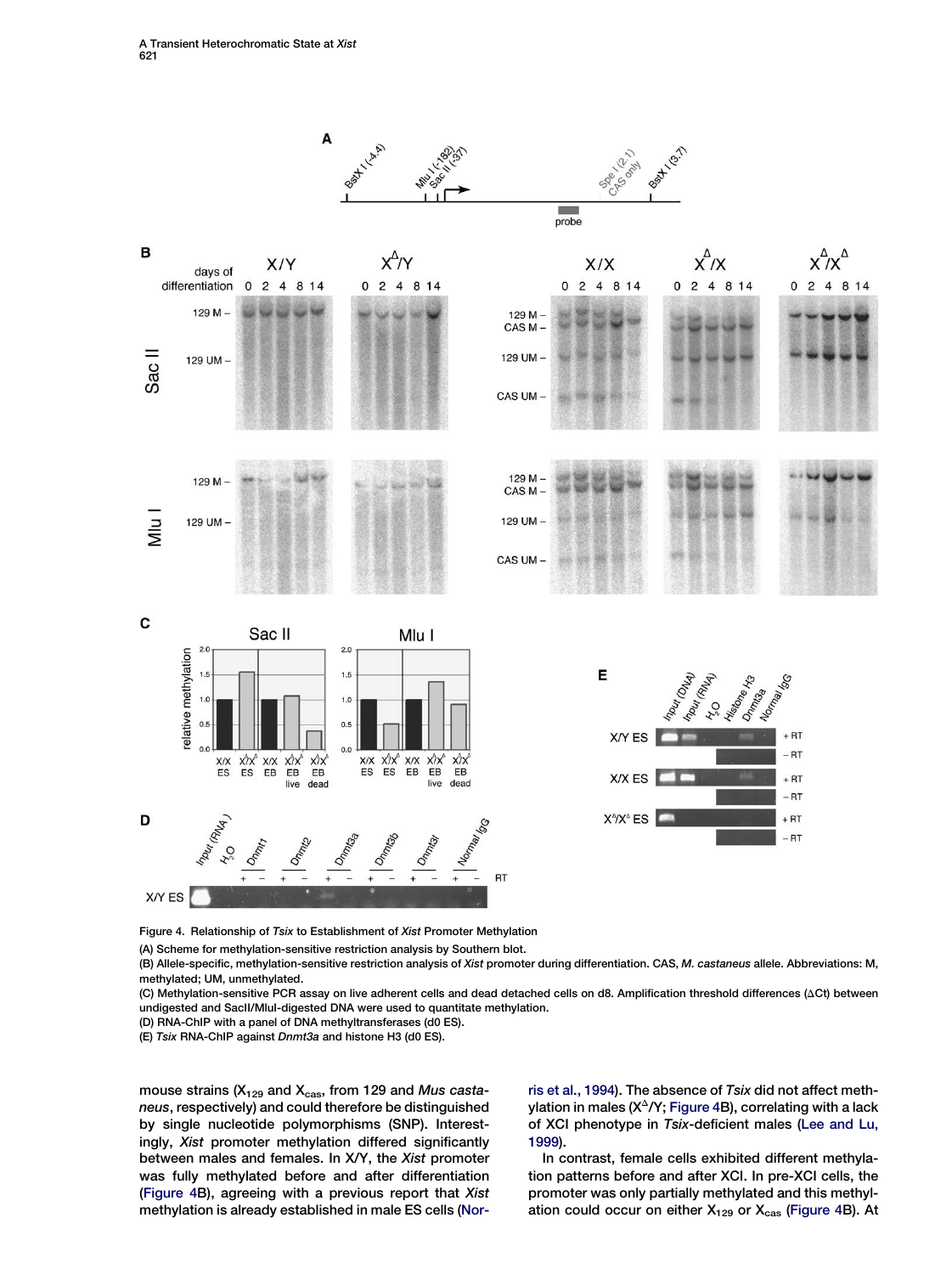the onset of XCI, Xist was progressively methylated on  $X_{\text{cas}}$  and less methylated on  $X_{129}$ , consistent with a natural Xce skewing effect in the 16.6 line ([Johnston and Cat](#page-10-0)[tanach, 1981; Lee and Lu, 1999](#page-10-0)). The pattern of methylation reached equilibrium on day (d) 14. To determine whether Tsix affected methylation patterns, we examined  $X^{\Delta}/X$  differentiation. Interestingly, although d0 patterns were identical to that of wt, cell differentiation led to a more rapid and extreme skewing of Xist methylation to favor the castaneus allele, with methylation reaching equilibrium by d4, 10 days earlier than in wt. The methylation on  $X_{cas}$  correlated with the exclusive silencing of castaneus Xist in the  $X^{\Delta}/X$  mutant [\(Figure 4](#page-4-0)B) ([Lee and](#page-10-0) [Lu, 1999](#page-10-0)). These results implied that Tsix may trigger **Xist methylation.** 

Given this, the methylation state of the homozygous  $X^{\Delta}/X^{\Delta}$  mutant ( $\Delta$ F10 [\[Lee, 2005\]](#page-10-0)) was of particular interest.  $X^{\Delta}/X^{\Delta}$  cells lose mutual exclusion of XCI choice, with some EB cells displaying two active Xist loci, and therefore exhibit massive cell death during differentiation. Surviving cells display overtly random XCI, however [\(Lee, 2002](#page-10-0)). Southern blot analysis showed that the Xist promoter was partially methylated in pre-XCI  $X^2$ /  $X^{\Delta}$  cells and became progressively more methylated from d2 to d14 [\(Figure 4B](#page-4-0)) (note: because both Xs are of 129 origin, they could not be distinguished).

At first, the ability of the  $X^{\Delta}/X^{\Delta}$  line to methylate Xist suggested that Tsix does not regulate methylation. However, given that >50% of  $X^{\Delta}/X^{\Delta}$  cells die during differentiation [\(Lee, 2005\)](#page-10-0), we considered the possibility that  $X^{\Delta}/X^{\Delta}$  survivors were not representative of the population, because only attached, viable EB cells were included. We next harvested floating dead cells (trypan blue<sup>+</sup> fraction) during a 24 hr period from d7 to d8. Because DNA quantities were limited and might be fragmented by apoptosis, we carried out a methylation-sensitive PCR assay with SacII or MluI [\(Figure 4C](#page-4-0)). At both sites, the dead fraction was significantly undermethylated, with overall methylation comparable or less than what was observed in X/X cells. This was consistent with the idea that a failure of Xist promoter methylation on both Xs led to inappropriate Xist expression patterns in  $X^{\Delta}/X^{\Delta}$  cells. In contrast, the live fraction showed a wt level of DNA methylation. We therefore propose that Tsix induces functional DNA methylation at the Xist promoter and that this methylation maintains Xist repression.

Could Tsix RNA interact with DNA methyltransferases at the Xist promoter? To address this question, we performed RNA-chromatin immunoprecipitation (RNA-ChIP) in which we immunoprecipitated ES cell chromatin with antibodies against known DNA methyltransferases and tested for the presence of Tsix RNA [\(Figure 4](#page-4-0)D). Whereas Dnmt1, Dnmt2, Dnmt3b, and Dmnt3l did not associate with Tsix RNA, Dnmt3a was reproducibly found in a complex with Tsix RNA in both male and female ES cells [\(Figure 4](#page-4-0)E), consistent with Dnmt3a's ability to de novo methylate Xist ([Chen et al.,](#page-10-0) [2003\)](#page-10-0). The RNA-protein complex appeared specific, as it was not seen in the  $X^{\Delta}/X^{\Delta}$  line. Moreover, Tsix RNA did not associate with histone H3 ([Figure 4E](#page-4-0) and [Figure S1](#page-10-0) available in the [Supplemental Data](#page-10-0) with this article online), suggesting that the Tsix RNA-Dnmt3a complex was not simply due to its proximity to the Xist chromatin. We therefore propose that Tsix RNA acti-

vates Dnmt3a at the Xist promoter to silence Xist on the future Xa and that, in  $X^{\Delta}/X^{\Delta}$  cells, the loss of promoter methylation contributes to inappropriate Xist expression and cell death. Thus, Xist transcriptional silencing is in part regulated by Tsix RNA-directed DNA methylation at the promoter.

# A Transient Heterochromatic State in Xist Preempts Transcriptional Induction

Does Tsix control other aspects of Xist chromatin structure? At the Xic, active and inactive Xist loci have been shown to reside in different chromatin environments, with the silent Xist allele associated with dimethylated H3-K9 (H3-2meK9) and trimethylated H3-K27 (H3- 3meK27), and the active allele associated with dimethylated H3-K4 (H3-2meK4) [\(Goto et al., 2002; Navarro](#page-10-0) [et al., 2005; Sado et al., 2005](#page-10-0)). However, it is currently not known whether they are a cause or consequence of asymmetric Xist expression, as analyses have been focused on post-XCI cells. Relevant to this, XCI can be genetically separated into three phases: a ''pre-XCI phase'' in which cells have not yet committed to inactivation (d0 ES cells), an Xist-dependent ''establishment phase'' during which counting, choice, and initiation of silencing take place, and then a ''maintenance phase'' in which the Xi is propagated independently of Xist. A priori, any causative histone mark must precede the onset of XCI.

To address this issue, we queried the chromatin structure at Xist during the various phases by ChIP analysis at the Xist promoter and gene body [\(Figure 5](#page-6-0)A). All analyses were carried out in 129/castaneus hybrid female cells so differences between the Xa and Xi could be detected, with one X serving as internal control for the other. We first tested H3-2meK9 but found that this mark was extremely low in all tested cells (data not shown), consistent with prior analysis [\(Rougeulle et al.,](#page-10-0) [2004\)](#page-10-0). This implied that this modification was not involved in the regulation of Xist or that its levels were below the detection limit. In contrast, H3-2meK4 levels showed dynamic changes. At the Xist promoter, total H3-2meK4 remained constant before and during XCI [\(Figure 5](#page-6-0)A). By fractionating the immunoprecipitated DNA by SNP-based allele-specific PCR ([Figure 5B](#page-6-0)), we found that methylation was equal between the two Xist alleles in pre-XCI cells. The distribution became skewed toward the 129 allele in cells undergoing XCI and in post-XCI cells, a distribution that mirrored the naturally skewed Xist expression patterns in this hybrid line.

To determine the relationship of Tsix expression to H3-2meK4, we carried out ChIP in  $X^{\Delta}/X$  cells. Interestingly, although deleting Tsix had little effect on the Xist promoter, it significantly decreased H3-2meK4 in the gene body. The decrease specifically took place on  $X_{129}$ , which carried the Tsix mutation. These results indicated that Tsix's effect on Xist transcription does not depend on any ability to modulate H3-2meK4 at the promoter. This result contrasted with the conclusion of Navarro et al., who hypothesized that Tsix acts by modulating Xist promoter H3-K4 dimethylation ([\[Navarro](#page-10-0) [et al., 2005](#page-10-0)] see Discussion). Although our data showed no evidence for a promoter effect in d0 cells, they did indicate that Tsix specifically affects H3-2meK4 levels in the Xist gene body. Consistent with what we observed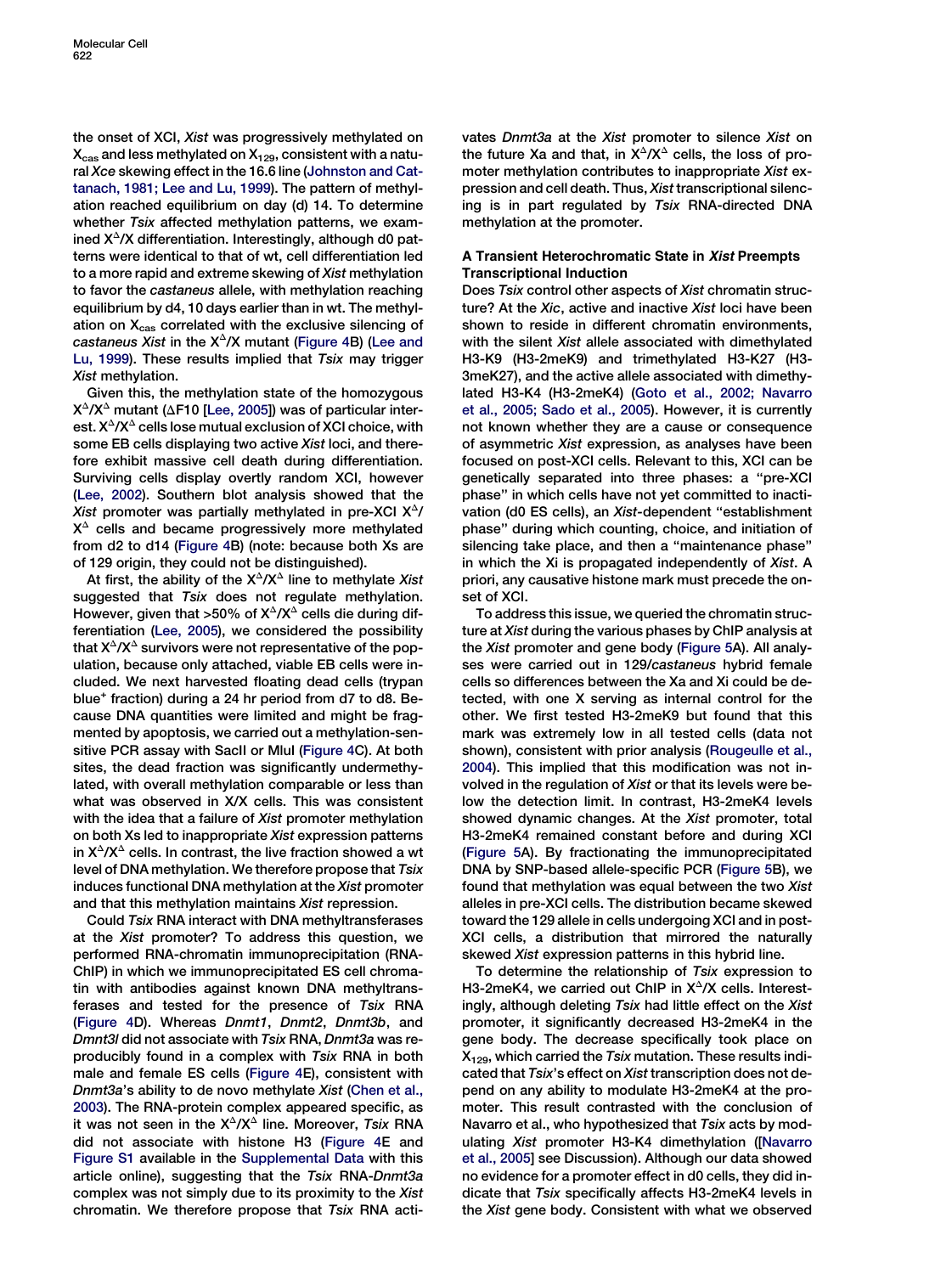<span id="page-6-0"></span>

Figure 5. Loss of Tsix Leads to Preemptive Histone Modifications at the Xist Locus

(A) ChIP analysis of the Xist promoter and gene body. Each ChIP was repeated multiple times with consistent results. Immunoprecipitated products are graphed as a percentage of input chromatin, quantitated by real-time PCR ± standard deviation. Asterisks denote levels that did not consistently exceed normal IgG control levels (background).

(B) Allele-specific ChIP of immunoprecipitations from (A). The Tsix mutation in  $X^{\Delta}/X$  is on the 129 X. ND, not determined.

in wt X/X cells, antisense expression paradoxically raised the level of H3-K4 dimethylation on the Xist allele that is destined to be repressed.

We next examined H3-3meK27 (Figures 5A and 5B). At the promoter, the H3-3meK27 levels were consistently measurable in wt X/X cells and were approximately equal on both alleles. At the onset of XCI, H3-3meK27 became asymmetric, as levels were reproducibly enriched on the Xist allele of the future Xi—the allele that was to become induced. This pattern of methylation was opposite of the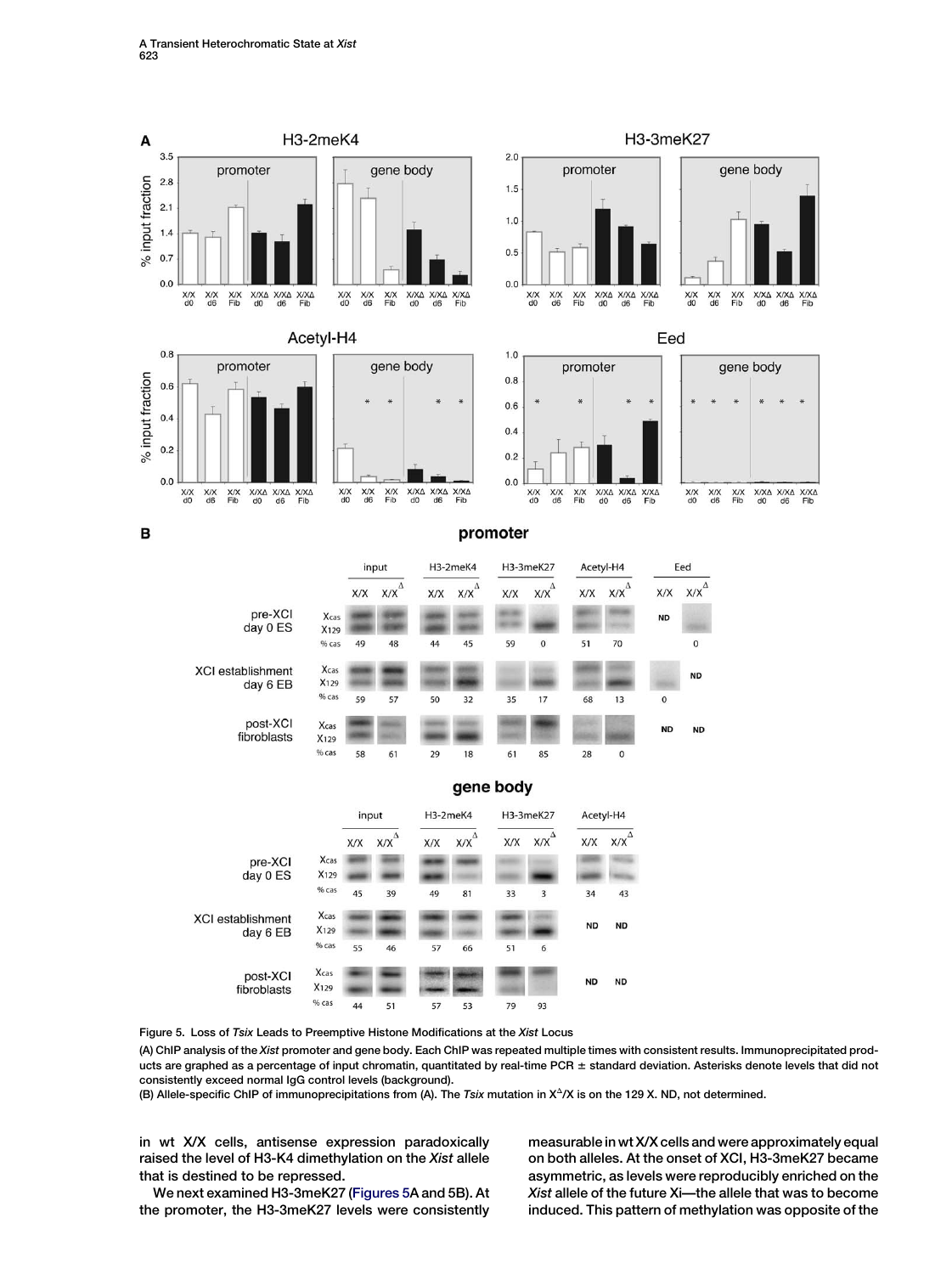broadly accepted idea that H3-3meK27 occurs on silent alleles. To confirm these findings, we tested for the presence of Eed, a protein in the H3-K27 methyltransferase complex [\(Cao et al., 2002](#page-10-0)). Indeed, Eed was elevated on the 129 allele and correlated with the enrichment of H3-3meK27 [\(Figures 5](#page-6-0)A and 5B).

To test whether Tsix regulates H3-K27 methylation, we examined  $X^{\Delta}/X$  cells ([Figures 5](#page-6-0)A and 5B). Intriguingly, methylation occurred almost exclusively on  $X_{129}$ , the chromosome lacking Tsix. This further argued that the heterochromatic mark H3-3meK27 occurred on the Xist promoter and gene body of the future active allele. Importantly, this asymmetry was present prior to Xist induction and the onset of XCI and persisted through the establishment phase. Similar paradoxical findings were evident for histone H4 acetylation at the Xist promoter [\(Figures 5A](#page-6-0) and 5B). Taken together, these data suggested that Tsix expression promotes a euchromatic character in the Xist locus and that the loss of Tsix results in a heterochromatic state that preempts and predicts XCI patterns.

Finally, to address whether the heterochromatic state persisted into the maintenance phase, we examined histone marks in fibroblasts isolated from  $X/X$  and  $X^{\Delta}/X$ mice. Unexpectedly, there was a complete inversion in the chromatin pattern. At the active Xist locus, while H3-2meK9 remained low (data not shown), H3-K4 became hyperdimethylated, H3-K27 became hypotrimethylated, and histone H4 became hyperacetylated [\(Figure 5B](#page-6-0)). These data are consistent with the recent findings in post-XCI cells [\(Navarro et al., 2005; Sado](#page-10-0) [et al., 2005](#page-10-0)) and imply that the Xist chromatin pattern found in the XCI maintenance phase is established at later stages and does not establish or predict Xist expression.

Collectively, the ChIP analyses led us to several major conclusions. First, the chromatin at Xist exhibits dynamic changes in response to Tsix. Monoallelic loss of Tsix expression causes a transient and asymmetric heterochromatic state involving H3-2meK4, H3-3meK27, and histone H4 acetylation that precedes induction of Xist expression on the future Xi. We propose that this heterochromatic state underlies the initiation and establishment of asymmetric Xist expression but is not required after XCI transitions to an Xist-independent maintenance state.

# Discussion

# Xist Is Controlled by Transcription, Not RNA Stabilization

We have shown that Xist RNA is not regulated by RNA stabilization. Previous studies preceded discovery of Tsix and were likely confounded by the use of doublestranded probes [\(Panning et al., 1997; Sheardown](#page-10-0) [et al., 1997\)](#page-10-0). With Tsix RNA being more abundant, previous measurements may inadvertently have detected Tsix instead of Xist. Using strand-specific techniques, we have now demonstrated that Xist RNA  $t_{1/2}$  is relatively unchanged throughout XCI and that transcriptional activation can at least partially account for Xist's total upregulation. This conclusion is consistent with recent studies in which decreased DNase I hypersensitivity ([Sado et al., 2005\)](#page-10-0) and enriched RNA Pol II binding to the Xist promoter [\(Navarro et al., 2005](#page-10-0)) can be found in post-XCI cells. With an absolute copy number of only three to five RNAs per chromosome in pre-XCI cells, we suggest that Xist is effectively "off" in the pre-XCI state and that the low levels observed here and elsewhere [\(Beard et al., 1995; Lee et al., 1999\)](#page-10-0) result from escape transcription. Our conclusions direct future research away from identifying RNA stabilization factors and toward finding transcriptional regulators.

The ability of the Xist P1 promoter to drive X/X-specific transcriptional activation supports the ''two-factor'' hypothesis for counting/choice ([Lee, 2005](#page-10-0)). The onefactor theory proposes that a single ''blocking factor'' (BF) prevents XCI on one X per diploid cell and that Xist upregulation occurs on all remaining Xs by default. By contrast, the two-factor theory proposes that an additional ''competence factor'' (CF) is required to induce Xist on the Xi [\(Lee and Lu, 1999\)](#page-10-0). We suggest that CF is part of the mechanism that bestows X/X-specific Xist activation.

# Tsix RNA-Directed DNA Methylation as a Secondary Mechanism of Xist Regulation

Our present work has also shown that Tsix RNA forms a specific complex with the de novo DNA methyltransferase Dnmt3a ([Okano et al., 1999\)](#page-10-0). In differentiating female cells, loss of Tsix on one X leads to a rapid loss of Xist promoter methylation in cis and a concomitant gain of methylation on the homolog, consistent with recent results in post-XCI mouse embryos [\(Sado et al., 2005\)](#page-10-0). Loss of Tsix on both Xs likewise results in a hypomethylation of Xist, in accordance with aberrant biallelic Xist expression during differentiation ([Lee, 2005](#page-10-0)). We suggest that  $X^{\Delta}/X^{\Delta}$  inviability is due partly to deficient allelic methylation and Xist silencing. Thus, Tsix controls methylation of the Xist promoter in X/X cells. By contrast, Tsix deficiencies do not affect Xist methylation or XCI in X/Y cells. The absence of CF in X/Y cells ([Lee, 2005\)](#page-10-0) may circumvent the need for regulatable DNA methylation to repress Xist.

In female cells, although the Tsix RNA-Dnmt3a complex is detectable before XCI, the promoter is only partially and mosaically methylated. In Tsix-deficient females, DNA methylation patterns are only modestly affected. These findings imply that Tsix-directed DNA methylation at the Xist promoter is not preemptive and acts only after XCI is initiated. As such, we suggest that Tsix-directed DNA methylation does not play a role during the ''initiation phase'' but is invoked only after XCI is underway, perhaps serving as a secondary mechanism of silencing. Furthermore, Tsix's role at this time is more likely to induce, rather than to recruit de novo, the methyltransferase activity of Dnmt3a. Indeed, Dnmt3a can be detected by DNA ChIP at the Xist promoter before XCI and even in Tsix-deficient cells (data not shown). Consistent with RNA-directed methylation being a secondary mechanism of Xist repression, knocking out Dnmt3a causes Xist to be demethylated without becoming transcriptionally activated [\(Sado et al., 2004\)](#page-10-0).

# A Transient Heterochromatic State Induces Xist Activation and Determines Choice

We propose that the primary mechanism of monoallelic Xist expression works through histone modification. We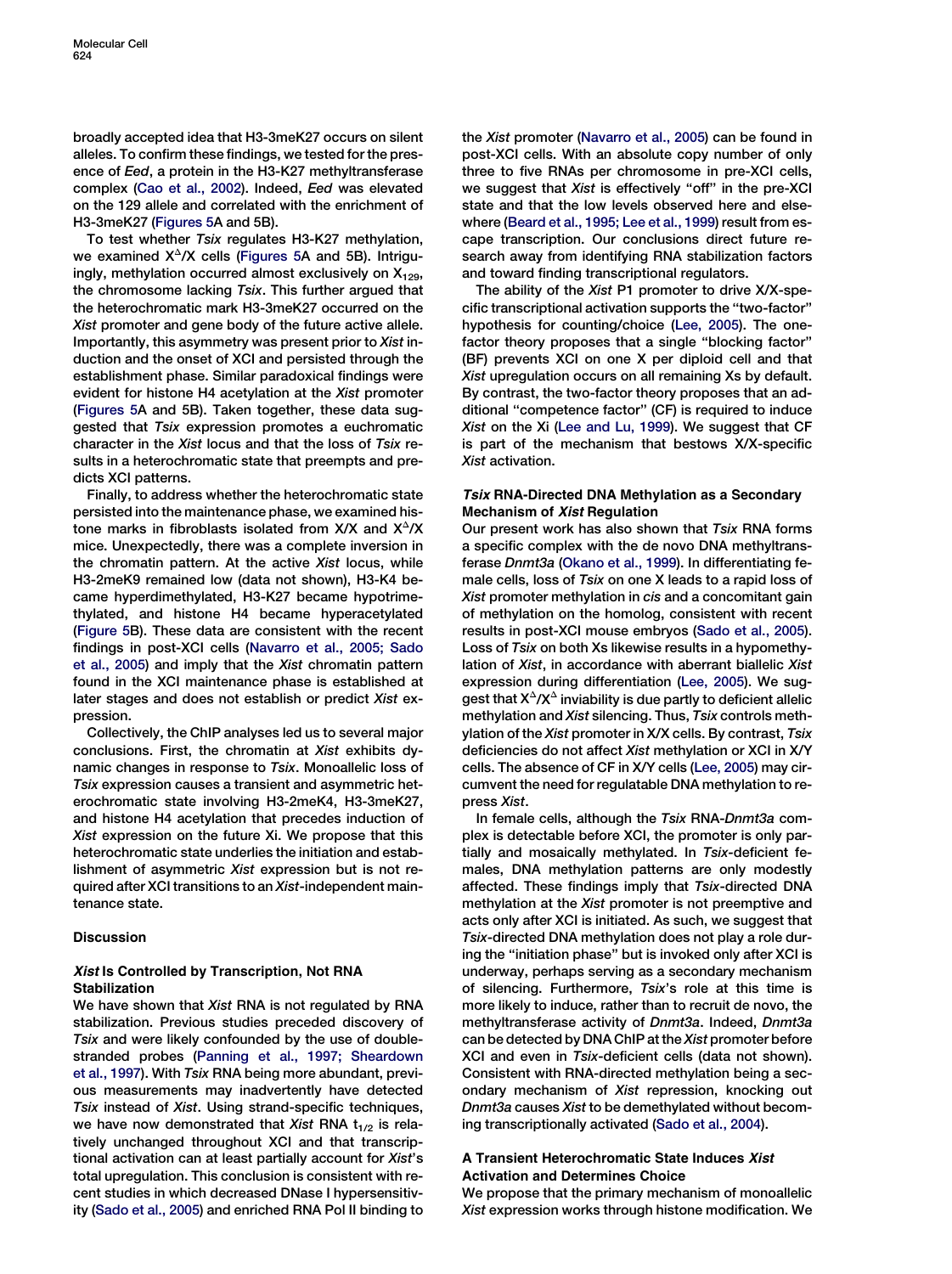

Figure 6. Model: Preemptive Histone Modifications Underlie Asymmetric Xist Activation

Before XCI, biallelic expression of Tsix maintains Tsix/Xist in a euchromatic state, as indicated by biallelic H3-K4 dimethylation and H4 acetylation. The euchromatic state precludes Xist transcription on both Xs. At the onset of XCI, silencing of Tsix on one X leads to heterochromatin in Tsix/Xist in cis, as indicated by loss of H3-2meK4 and H4 acetylation, gain of H3-3meK27, and activation of Xist. During the establishment of Xi, Tsix RNA activates Xist DNA methylation (lollipops) to lock Xist in a silent state. After XCI occurs, the Xist chromatin pattern inverts.

have identified modifications that precede and predict allelic choice and shown that Tsix directs the dynamic changes. On the future Xi, Tsix repression leads to preemptive histone H4 hypoacetylation (promoter), hypermethylation of H3-K27 (promoter and gene body), and hypomethylation of H3-K4 (gene body) on the Xist allele destined to be expressed. On the future Xa, persistent Tsix expression prevents the acquisition of these marks.

We propose that Tsix downregulation, a change in chromatin structure in Xist, and Xist transcriptional induction are three distinct sequential events (Figure 6). Prior to the onset of XCI, Tsix expression on both Xs establishes euchromatin in the two Xist alleles (low H3- 3meK27, high H3-2meK4, high H4 acetylation). This open chromatin paradoxically inhibits Xist transcription, keeping Xist ''off'' with low-level escape transcription. At the onset of XCI, the persistence of Tsix expression maintains the euchromatic state and ensures continued Xist silence on the Xa. Tsix RNA may trigger Dnmt3a activity as a secondary mechanism of Xist silencing. On the Xi, downregulation of Tsix results in heterochromatin through Tsix/Xist (high H3-3meK27, low H3-2meK4, low H4 acetylation), which in turn enables transcriptional induction of Xist. Once XCI occurs, the Xist chromatin undergoes further change, perhaps in response to recruitment of additional factors by the newly expressed Xist RNA. During the maintenance phase, the Xist chromatin inverts to the low H3-3meK27/high H3-2meK4/ high H4 acetylation configuration more typically associated with expressed loci.

Our model posits that Tsix serves as the binary switch for Xist and XCI by controlling the asymmetry of chromatin modification. The model is consistent with the various effects of Xist and Tsix mutants on X inactivation choice. Heterozygous Xist knockouts result in nonrandom inactivation of the remaining wt X [\(Marahrens](#page-10-0) [et al., 1998; Penny et al., 1996](#page-10-0)). In such cells, we suggest that the loss of Tsix causes heterochromatinization of Xist in cis, but if the linked allele was defective, a feedback mechanism would enable the remaining X to

make an attempt at silencing. By contrast, heterozygous Tsix mutants favor silencing of the mutated X. In this case, deleting Tsix predisposes the mutated X to silencing due to the establishment of preemptive heterochromatin at Xist even before the onset of XCI ([Figure 5](#page-6-0)). In homozygous Tsix mutants, differentiating EBs display a mixture of 0, 1, or 2 Xi. In this case, loss of Tsix would cause heterochromatinization on both Xs, which predisposes to the induction of both Xist alleles. At the same time, however, the presence of only one ''competence factor'' would favor induction of only one Xist allele. These competing influences may explain why homozygous cells can show 1 Xi or 2 Xi's.

Finally, we note that our data have implications for two recent publications [\(Navarro et al., 2005; Sado et al.,](#page-10-0) [2005\)](#page-10-0). Using ChIP assays, Sado et al. concluded that low H3-3meK27 designates the active Xist allele, whereas Navarro et al. concluded that high H3-2meK4 in the Xist promoter determines the active Xist allele exactly the opposite of our current conclusions. We believe that the discrepancy can be explained by the differing approaches. First, the prior two works carried out the critical experiments in cells of the post-XCI phase where the initiating marks may have been long erased. Notably, a state of low H3-3meK27 and high H3-2meK4 is precisely what we observe on the active Xist allele in post-XCI cells but is dramatically different from what we observe during the initiation phase. A second major difference lies in the use of X/Y versus X/X lines. There is an emerging understanding that X/X and X/Y lines may differ in some aspects of XCI, such as their differential ability to induce the Xist promoter in a reporter assay [\(Figure 3](#page-3-0)), promoter methylation patterns in the undifferentiated state [\(Figure 4](#page-4-0)), and differential response to mutations in X chromosome counting and choice [\(Lee,](#page-10-0) [2005; Lee and Lu, 1999; Ogawa and Lee, 2003\)](#page-10-0). Furthermore, our analysis in X/X lines made possible the use of allele-specific ChIP for direct quantitation of methylation differences between the Xa and Xi, with each ChIP readout of the Xi being internally controlled by the Xa.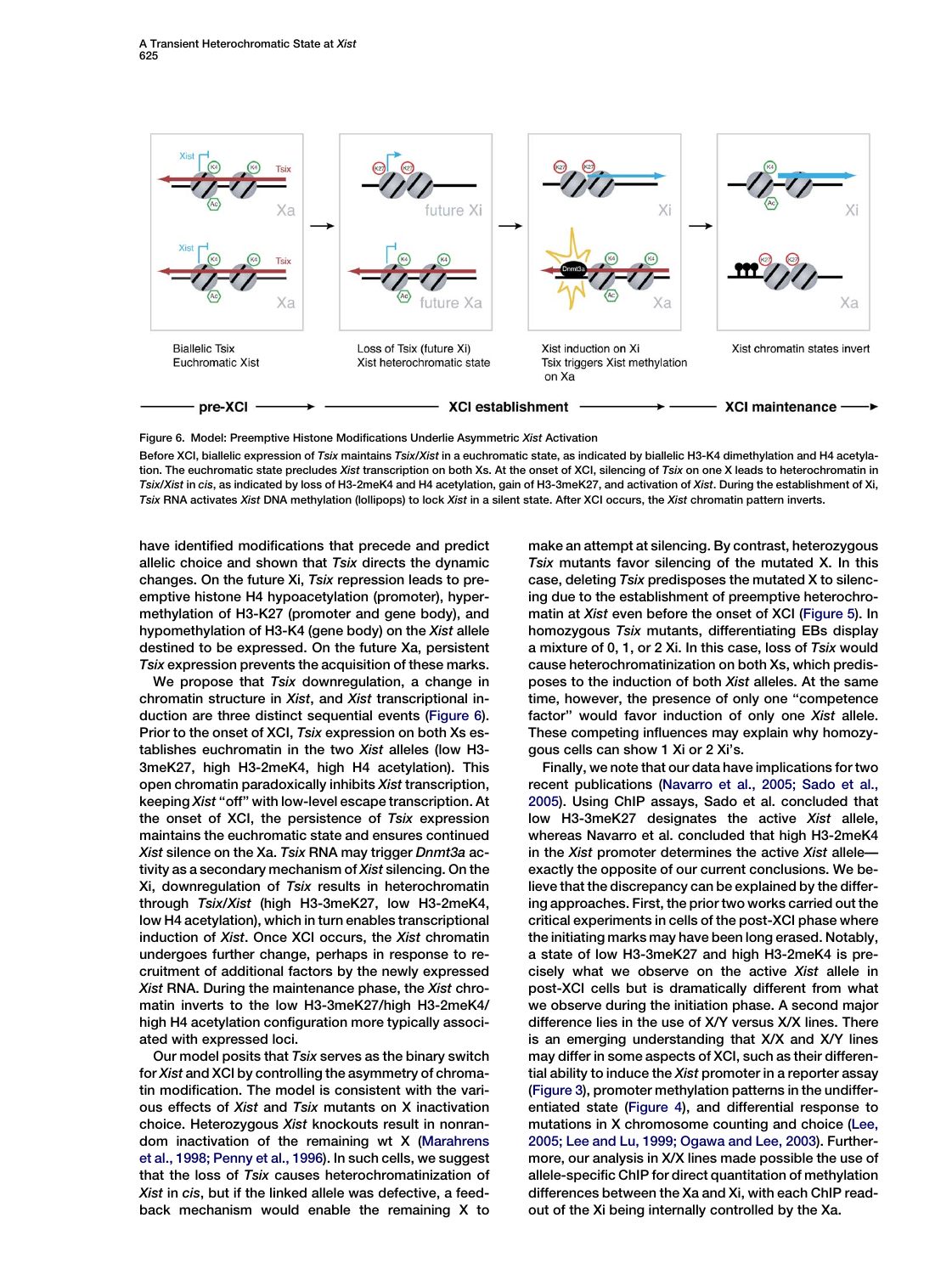In conclusion, we have shown that Tsix functions as a binary switch for Xist transcription by controlling the asymmetric marking of chromatin. Our data imply that some of the critical factors reside within the Xist promoter, as the promoter by itself partly confers femalespecific gene activation in ES cells. Our data argue that such transcription factors may prefer a heterochromatic environment. Thus, Xist may belong to the rare class of genes, such as Light of D. melanogaster ([Waki](#page-11-0)[moto and Hearn, 1990\)](#page-11-0), that require a heterochromatic setting to achieve full expression.

## Experimental Procedures

#### Cell Lines and Culture

Wt male (J1), female (16.7), and  $Tsix$  mutant (CG7, 3F1, and  $\Delta$ F10) ES lines, fibroblasts, and culture conditions have been described ([Lee,](#page-10-0) [2002; Lee and Lu, 1999](#page-10-0)).

## Plasmids, Primers, and Probes

All nucleotide positions are relative to the Xist P1 promoter start site ([Brockdorff et al., 1992\)](#page-10-0). pGEM7 (Promega) was the vector backbone unless noted. Probes for nuclear run-on are as follows: Xist, ssDNA of  $p\pi$ XB4 (6948/9424); Tsix, pBS1 (30884/34711); Gapdh, pBS3 (566/1017 of accession NM\_008084); and 18SRNA probe, pBS6 (1577/1727 of accession X00686). Probes for RNase protection are as follows: Xist, pXist3' (Xist cDNA from 12527/14323 in pBluescript KS); Tsix, pNS2 (34434/34711); and Actin, pTRI-Actin (Ambion). Plasmids for competitive RT-PCR are as follows: pBS9 (2182/+2379); and pBS10 (pBS9 with BlpI-NdeI deletion). Plasmids for luciferase assay are as follows: pNS11, pNS42, and pNS258 as described ([Stavropoulos et al., 2005\)](#page-11-0). Primers are as follows: XP-2F, 5'-GCATAGACAGGTGTGTGCTA-3'; XP-3F, 5'-CGTCATGTCA CTGAGCTTAC-3'; XP-3R, 5'-GAGAGACCAGAAGAGGAGTG-3'; XP-4F, 5'-CTCCTCTTCTGGTCTCTCCG-3'; X1-17R, 5'-GAGAAAC CACGGAAGAACCG-3'; X1-22F, 5'-CGCTGCGCTAGCTAAAGGCT-3'; X1-23R, 5'-CTGAGCAGCCCTTAAAGCCAC-3'; X1-31F, 5'-GTGCT CTATACGTGGCGGTG-3'; X1-33R, 5'-CAGTGCTGGCTAAATAGA GG-3'; X1-36R, 5'-ACCGCACATCCACGGGAAACG-3'; X7-3F, 5'-GC CCATAATGGGAAGAGTAC-3'; X7-4R, 5'-GGCTCAAGTGGTCCTG TTGC-3'; X7-7F, 5'-CCTCCTTTCTGTTCACTTTGAGC-3'; and X7-10R, 5'-GGCGTTCACTTCAGAGCCACTTG-3'.

## RNase Protection Assays

Assays were performed with the RPA-III kit (Ambion). Twenty micrograms of total RNA were used per assay with a 10:1 cpm probe ratio of Xist or Tsix: Actin. Probe sizes for Xist, Tsix, and  $\beta$ -Actin were 549. 313, and 304 nt (unprotected) and 476, 281, and 245 nt (protected).

## Real-Time and Allele-Specific PCR

Real-time PCR was performed on a Bio-Rad iCycler machine with SYBR-Green iQ Mix (Bio Rad). Standard curves were generated by amplification of 10-fold plasmid dilutions; copy numbers were interpolated from the standard curve. Except as noted, all RT reactions used strand-specific primers. Allele-specific PCR was performed as described ([Stavropoulos et al., 2001](#page-11-0)).

## Nuclear Run-On Assays

Assays were performed essentially as described ([Ashe et al., 1997](#page-10-0)), except that RNA was isolated by Trizol (Invitrogen). Preparations were hybridized to slot blot-prepared probes on nylon membranes in UltraHyb (Ambion). Twenty micrograms of probe was used per slot except for 18sRNA (1  $\mu$ g). Signals were quantitated by phosphorimaging (Molecular Dynamics).

## Competitive RT-PCR

To generate the RNA competitor, pBS9 was digested with BlpI and NdeI to release a 38 bp fragment, then religated to create pBS10. pBS10 was linearized with PmlI and transcribed with T7 RNA polymerase. RNA was verified as a single band by electrophoresis and quantitated by UV spectrophotometry. Predicted RNA molecular weight was used to calculate and generate 10-fold molar dilutions of the competitor. Cells were counted by hemocytometer and divided into equal aliquots and suspended in Trizol (Invitrogen). Competitor RNAs were added directly to Trizol suspensions. Equal volumes of RNA preparations were reverse transcribed (primer X1-23R) then amplified for 35 cycles (primers X1-22F and X1-23R).

## Xist Half-Life Assay

 $10<sup>5</sup>$  ES cells were dispensed into each well of a 24-well plate containing male feeders and grown for 2 days. Fresh media containing  $5 \mu$ g/ ml Actinomycin D was added. At each time point, media was aspirated and total RNA collected by direct addition of Trizol (Invitrogen). After DNase treatment (Ambion), RNA levels were quantitated by strand-specific, real-time RT-PCR (primers X1-31F and X1-33R). Xist/Tsix transcript levels were plotted against levels at time point zero. Actinomycin treatments were repeated at least twice for each cell line and time point, and real-time RT-PCR was performed in triplicate.

## Luciferase Assays

The reporter constructs have been described [\(Stavropoulos et al.,](#page-11-0) [2005\)](#page-11-0). Thirty micrograms of linearized pNS11 (no promoter:luciferase), pNS42 (1.6 kb  $EF-1\alpha$  promoter: luciferase), and pNS258 (2540/+9 of Xist P1 promoter:luciferase) was electroporated into  $10^7$  X/Y and X/X ES cells at 240 V, 900  $\mu$ F in a BioRad GenePulser. After selection in 300  $\mu$ g/ml G418 for 9 days, pools of 25-100 neomycin-resistant colonies were collected. For luciferase experiments,  $2 \times 10^5$  cells were dispensed in replicates onto 60 mm<sup>2</sup> plates. Cells were differentiated by growth without leukemia inhibitory factor (LIF). At day 4, EBs were attached to 12-well plates for adherent growth. At each time point, embryoid bodies were collected in 250 µl of Glo Lysis Buffer (Promega). One-hundred microliters of the lysate was mixed with 100  $\mu$ l of Steady-Glo reagent (Promega) in a 96-well black OptiPlate (Packard) and incubated for 5 min. Luminescence was measured with a Packard TopCount-NXT instrument. Luciferase levels were normalized to total protein as measured by a noninterfering protein assay (Geno Technology, Inc). To correct for the general reduction of transgene expression during differentiation, Xist-promoter luciferase readings were normalized to  $EF-1\alpha$ promoter-driven luciferase expression. Levels were compared to luciferase activity at time zero. Three independent differentiation experiments were carried out with similar results.

#### ChIP and RNA-ChIP

ChIP was performed as described [\(Gilbert et al., 2000](#page-10-0)). Five micrograms of antibody was used per IP. For RNA-ChIP, the identical protocol was followed except that 100 U of SuperRNAsin (Ambion) was added to the SDS-lysis buffer and 20 U to each IP sample; reversal of crosslinking was reduced to 2 hr. Samples were treated with DNAfree (Ambion). Reverse transcription (primer XP-3F) was performed with Superscript II (Invitrogen) and the cDNA amplified for 38 cycles (primers XP-3F and XP-3R). Antibodies are as follows: Dnmt1, Dnmt2, Dnmt3a, Dnmt3b, Dmnt3l, and normal rabbit IgG (Santa Cruz: sc-20701, 20702, 20703, 20704, 20705, and 2027); histone H3, histone 3-2meK4, histone 3-2meK9, histone 3-3meK27, and Acetyl-histone H4, Eed (Upstate: 06-755, 07-030, 07-441, 07-449, 06-598, and 07-368). For ChIP, real-time PCR was performed at the Xist promoter with XP-3F/XP-3R and in the Xist gene body with X7-3F/X7-4R. Allele-specific PCR was performed at the Xist promoter with XP-3F/X1-17R and resolved with Tsp509I digestion, yielding 41, 47, and 136 bp (129 allele), and 41 and 183 bp (castaneus allele). Within the gene body, amplification of X7-7F/X7-10R was digested with MnlI, yielding 65, 81, and 134 bp (129), and 81 and 199 bp (castaneus). Digests were resolved on a 2.2% agarose gel, transferred to nylon membranes, and hybridized to end-labeled oligonucleotides. Intensities were determined by phosphorimaging.

## Methylation-Sensitive Restriction Analysis

Ten micrograms of genomic DNA was digested with BstXI, SpeI, and the methylation-sensitive enzyme. The SpeI site is unique to the castaneus X. Digests were resolved on a 0.6% agarose gel, transferred to nylon membranes, and hybridized to a  $^{32}$ P-dCTP labeled probe spanning nucleotides 245–1403. For methylation-sensitive PCR, genomic DNA was digested with EcoRI to reduce overall DNA sizes. Resulting DNA was split equally into two reactions, one of which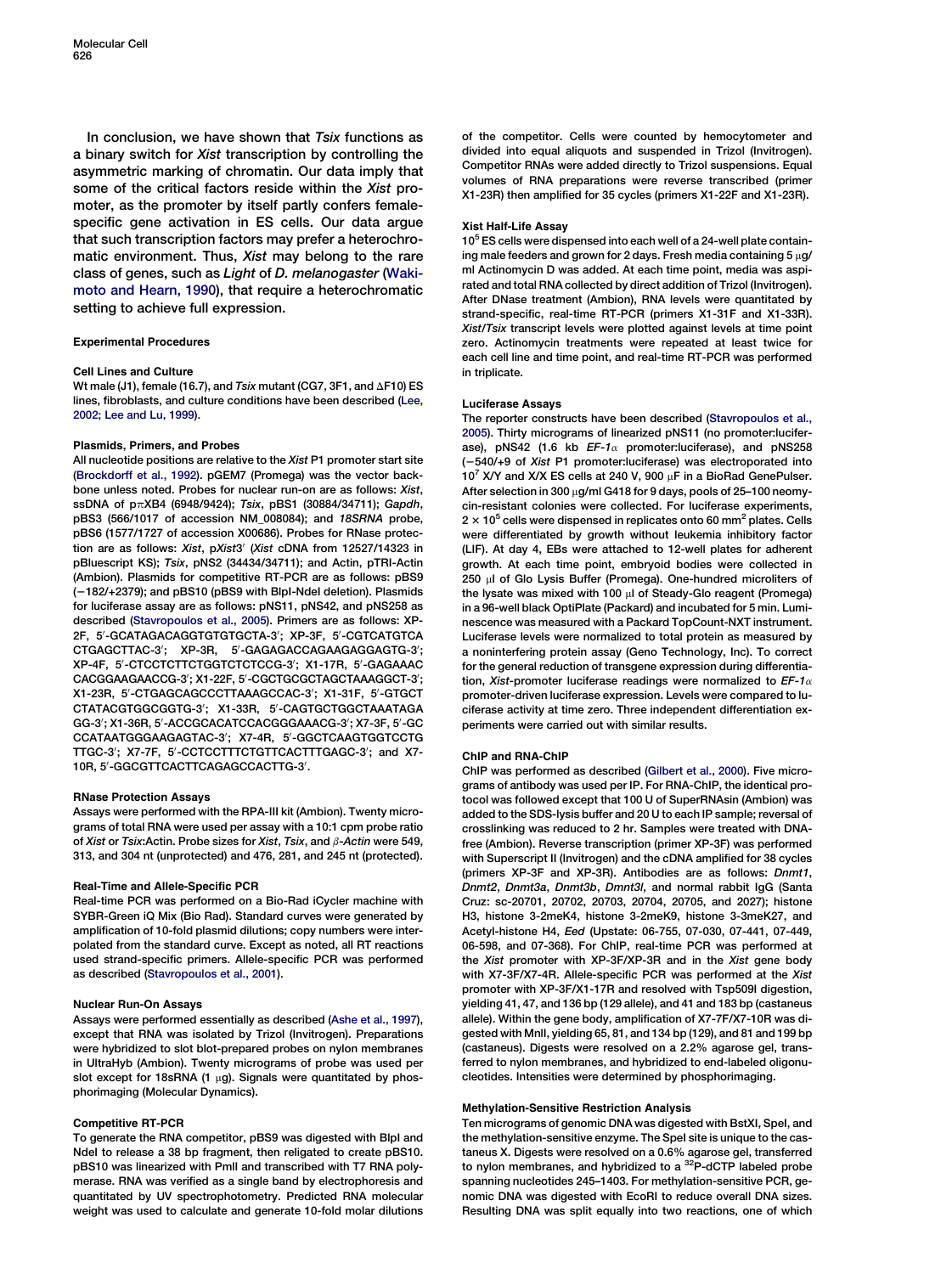<span id="page-10-0"></span>contained the methylation-sensitive enzyme. Reactions were subjected to triplicate real-time PCR assays with flanking primers, and the  $\Delta$ Ct value was calculated as the difference between the average amplification threshold of undigested versus digested samples. SacII was amplified with primers XP-4F and X1-36R. MluI was amplified with primers XP-2F and XP-3R.

#### Supplemental Data

Supplemental Data include one figure and can be found with this article online at [http://www.molecule.org/cgi/content/full/21/5/617/](http://www.molecule.org/cgi/content/full/21/5/617/DC1/) [DC1/](http://www.molecule.org/cgi/content/full/21/5/617/DC1/).

## Acknowledgments

We thank K. Huynh, J. Tsai, N. Xu, and all members of the laboratory for critical comments and discussion; N. Stavropoulos for pNS11, 42, and 258; S. Gilbert and L. Corey for technical advice; and L. Gehrke, M. Kuroda, T. Wu, and G. Gill for ongoing guidance. This work was supported by the Medical Scientist Training Program (B.K.S), the Howard Hughes Medical Institute, and the National Institutes of Health (J.T.L.).

Received: August 2, 2005 Revised: November 30, 2005 Accepted: January 19, 2006 Published: March 2, 2006

#### References

Ashe, H.L., Monks, J., Wijgerde, M., Fraser, P., and Proudfoot, N.J. (1997). Intergenic transcription and transinduction of the human beta-globin locus. Genes Dev. 11, 2494–2509.

Beard, C., Li, E., and Jaenisch, R. (1995). Loss of methylation activates Xist in somatic but not in embryonic cells. Genes Dev. 9, 2325–2334.

Brockdorff, N., Ashworth, A., Kay, G.F., McCabe, V.M., Norris, D.P., Cooper, P.J., Swift, S., and Rastan, S. (1992). The product of the mouse Xist gene is a 15 kb inactive X-specific transcript containing no conserved ORF and located in the nucleus. Cell 71, 515–526.

Brown, C.J., Hendrich, B.D., Rupert, J.L., Lafreniere, R.G., Xing, Y., Lawrence, J., and Willard, H.F. (1992). The human XIST gene: analysis of a 17 kb inactive X-specific RNA that contains conserved repeats and is highly localized within the nucleus. Cell 71, 527–542.

Buzin, C.H., Mann, J.R., and Singer-Sam, J. (1994). Quantitative RT-PCR assays show Xist RNA levels are low in mouse female adult tissue, embryos and embryoid bodies. Development 120, 3529–3536.

Cao, R., Wang, L., Wang, H., Xia, L., Erdjument-Bromage, H., Tempst, P., Jones, R.S., and Zhang, Y. (2002). Role of histone H3 lysine 27 methylation in Polycomb-group silencing. Science 298, 1039–1043.

Chen, T., Ueda, Y., Dodge, J.E., Wang, Z., and Li, E. (2003). Establishment and maintenance of genomic methylation patterns in mouse embryonic stem cells by Dnmt3a and Dnmt3b. Mol. Cell. Biol. 23, 5594–5605.

Clemson, C.M., Chow, J.C., Brown, C.J., and Lawrence, J.B. (1998). Stabilization and localization of Xist RNA are controlled by separate mechanisms and are not sufficient for X inactivation. J. Cell Biol. 142, 13–23.

Gilbert, S.L., Pehrson, J.R., and Sharp, P.A. (2000). XIST RNA associates with specific regions of the inactive X chromatin. J. Biol. Chem. 275, 36491–36494.

Goto, Y., Gomez, M., Brockdorff, N., and Feil, R. (2002). Differential patterns of histone methylation and acetylation distinguish active and repressed alleles at X-linked genes. Cytogenet. Genome Res. 99, 66–74.

Johnston, P.G., and Cattanach, B.M. (1981). Controlling elements in the mouse. IV. Evidence of non-random X-inactivation. Genet. Res. 37, 151–160.

Lavorgna, G., Dahary, D., Lehner, B., Sorek, R., Sanderson, C.M., and Casari, G. (2004). In search of antisense. Trends Biochem. Sci. 29, 88–94.

Lee, J.T. (2002). Homozygous Tsix mutant mice reveal a sex-ratio distortion and revert to random X-inactivation. Nat. Genet. 32, 195–200.

Lee, J.T. (2003). Molecular links between X-inactivation and autosomal imprinting: X-inactivation as a driving force for the evolution of imprinting. Curr. Biol. 13, R242–R254.

Lee, J.T. (2005). Regulation of X-chromosome counting by Tsix and Xite sequences. Science 309, 768–771.

Lee, J.T., and Lu, N. (1999). Targeted mutagenesis of Tsix leads to nonrandom X inactivation. Cell 99, 47–57.

Lee, J.T., Davidow, L.S., and Warshawsky, D. (1999). Tsix, a gene antisense to Xist at the X-inactivation centre. Nat. Genet. 21, 400–404.

Luikenhuis, S., Wutz, A., and Jaenisch, R. (2001). Antisense transcription through the Xist locus mediates Tsix function in embryonic stem cells. Mol. Cell. Biol. 21, 8512–8520.

Lyon, M.F. (1961). Gene action in the X-chromosome of the mouse (Mus musculus L.). Nature 190, 372–373.

Marahrens, Y., Loring, J., and Jaenisch, R. (1998). Role of the Xist gene in X chromosome choosing. Cell 92, 657–664.

McDonald, L.E., Paterson, C.A., and Kay, G.F. (1998). Bisulfite genomic sequencing-derived methylation profile of the xist gene throughout early mouse development. Genomics 54, 379–386.

Morey, C., Arnaud, D., Avner, P., and Clerc, P. (2001). Tsix-mediated repression of Xist accumulation is not sufficient for normal random X inactivation. Hum. Mol. Genet. 10, 1403–1411.

Navarro, P., Pichard, S., Ciaudo, C., Avner, P., and Rougeulle, C. (2005). Tsix transcription across the Xist gene alters chromatin conformation without affecting Xist transcription: implications for Xchromosome inactivation. Genes Dev. 19, 1474–1484.

Nesterova, T.B., Johnston, C.M., Appanah, R., Newall, A.E., Godwin, J., Alexiou, M., and Brockdorff, N. (2003). Skewing X chromosome choice by modulating sense transcription across the Xist locus. Genes Dev. 17, 2177–2190.

Norris, D.P., Patel, D., Kay, G.F., Penny, G.D., Brockdorff, N., Sheardown, S.A., and Rastan, S. (1994). Evidence that random and imprinted Xist expression is controlled by preemptive methylation. Cell 77, 41–51.

Ogawa, Y., and Lee, J.T. (2003). Xite, X-inactivation intergenic transcription elements that regulate the probability of choice. Mol. Cell 11, 731–743.

Okano, M., Bell, D.W., Haber, D.A., and Li, E. (1999). DNA methyltransferases Dnmt3a and Dnmt3b are essential for de novo methylation and mammalian development. Cell 99, 247–257.

Panning, B., Dausman, J., and Jaenisch, R. (1997). X chromosome inactivation is mediated by Xist RNA stabilization. Cell 90, 907–916.

Penny, G.D., Kay, G.F., Sheardown, S.A., Rastan, S., and Brockdorff, N. (1996). Requirement for Xist in X chromosome inactivation. Nature 379, 131–137.

Rougeulle, C., Chaumeil, J., Sarma, K., Allis, C.D., Reinberg, D., Avner, P., and Heard, E. (2004). Differential histone H3 Lys-9 and Lys-27 methylation profiles on the X chromosome. Mol. Cell. Biol. 24, 5475– 5484.

Sado, T., Tada, T., and Takagi, N. (1996). Mosaic methylation of Xist gene before chromosome inactivation in undifferentiated female mouse embryonic stem and embryonic germ cells. Dev. Dyn. 205, 421–434.

Sado, T., Wang, Z., Sasaki, H., and Li, E. (2001). Regulation of imprinted X-chromosome inactivation in mice by Tsix. Development 128, 1275–1286.

Sado, T., Okano, M., Li, E., and Sasaki, H. (2004). De novo DNA methylation is dispensable for the initiation and propagation of X chromosome inactivation. Development 131, 975–982.

Sado, T., Hoki, Y., and Sasaki, H. (2005). Tsix silences Xist through nodification of chromatin structure. Dev. Cell 9, 159–165.

Sheardown, S.A., Duthie, S.M., Johnston, C.M., Newall, A.E., Formstone, E.J., Arkell, R.M., Nesterova, T.B., Alghisi, G.C., Rastan, S., and Brockdorff, N. (1997). Stabilization of Xist RNA mediates initiation of X chromosome inactivation. Cell 91, 99–107.